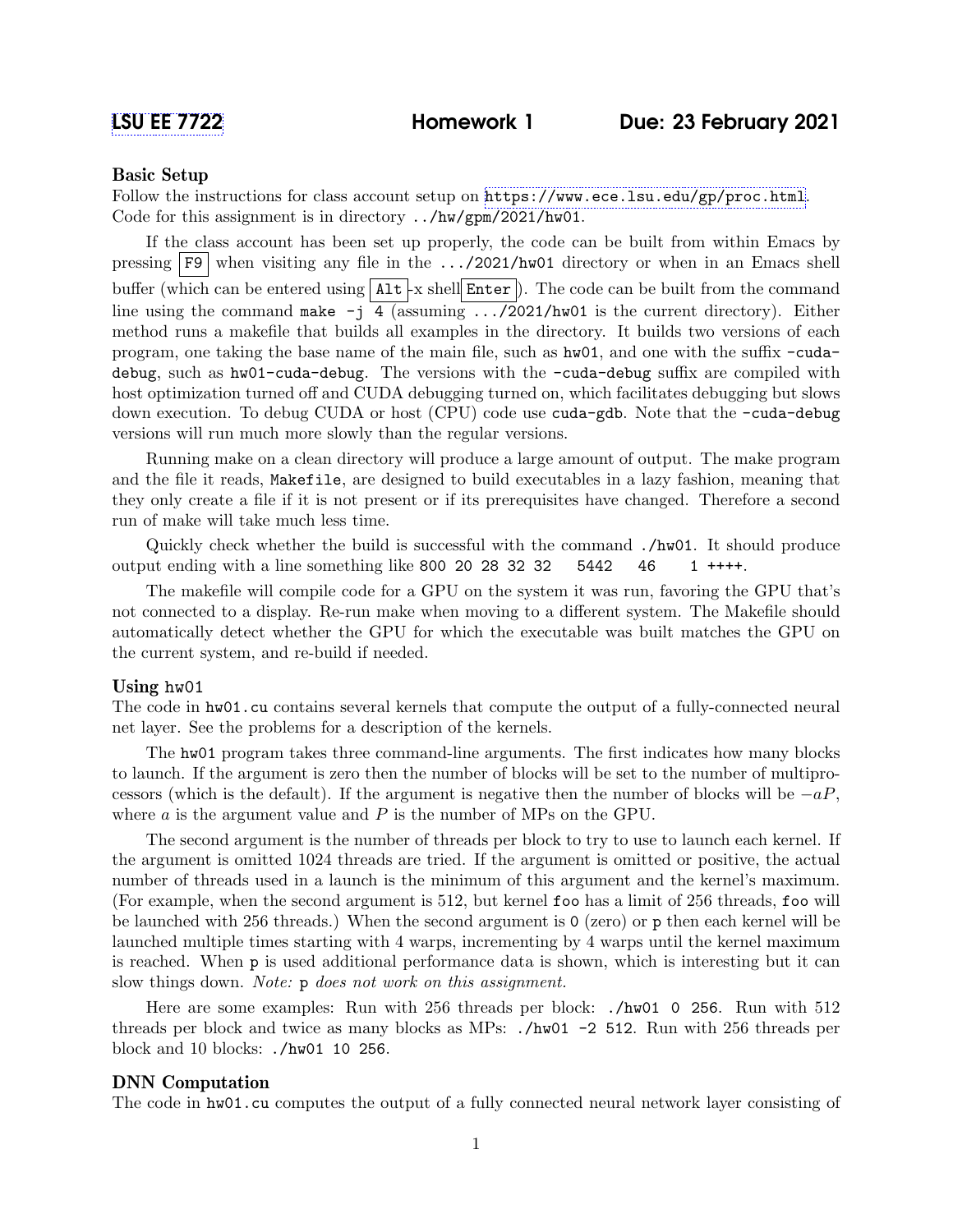$n_i$  input neurons per channel,  $n_c$  input channels,  $n_o$  output neurons per output channel,  $n_m$  output channels, and  $n_n$  batches. The simplified loop nest below performs this computation:

```
for ( int in = 0; in < nn; in++ )
  for ( int im = 0; im < nm; im++ )
    for ( int io = 0; io < no; io++ )
      for ( int ic = 0; ic < nc; ic ++ )
        for ( int ii = 0; ii < ni; ii++ )
          ao[io][im][in] += ai[ii][ic][in] * w[ic][im][ii][io];
```
In the homework file the code above is near the end of routine layer\_init. The output neurons are in ao, the input neurons are in ai, and weights are in array w. Notice that the loops can be done in any order. For example, the version below computes the same result:

```
for ( int ic = 0; ic < nc; ic ++ )
  for ( int ii = 0; ii < ni; ii++ )
    for ( int in = 0; in < nn; in++ )
      for ( int im = 0; im < nm; im++ )
        for ( int io = 0; io < no; io ++ )
          ao[io][im][in] += ai[ii][ic][in] * w[ic][im][ii][io];
```
An important thing to notice is that each element of  $\bf{w}$  is read nn times, each element of ai is read no\*nm times and that each element of ao is read and written ni\*nc times. In a good implementation the re-used values will be found where they are needed (say, in a cache).

The code sample above assumes that the arrays are multi-dimensional. The arrays used in hw01.cu are one-dimensional, so the multiple indices shown above must be converted to a single index. This is how the code is actually written:

```
# pragma omp parallel for
  for ( int in = 0; in < nn; in++ )
   for ( int im = 0; im < nm; im++ )
      for ( int io = 0; io < no; io ++ )
        {
         acc_t ac = 0;
         for ( int ic = 0; ic < nc; ic ++ )
            for ( int ii = 0; ii < ni; ii++ )
             {
                size_t idx_ai = ii + ni * (ic + nc * in);
                size_t idx_w = ic + nc * (im + nm * (ii + ni * io));
                ac += ai[idx_ai] * w[idx_w];}
         ao[ io + no * ( im + nm * in ) ] = ac;
        }
```
In addition to computing indices, the code above uses a local variable, ac, to hold intermediate values of an ao value being computed. This avoids unnecessary loads and stores.

The data type for the inputs and outputs are  $acc_t$ , and the data type for weights are wht<sub>t</sub>. Both of these are defined near the top of the file as float. In most DNN systems the weights would be defined as a 16-bit or smaller type. There is commented out code to use one of two 16-bit types for weights. As the code is written these will reduce data traffic, but will result in additional instructions since the 16-bit types will be converted to 32-bit types before use, which is not ideal.

## Program Output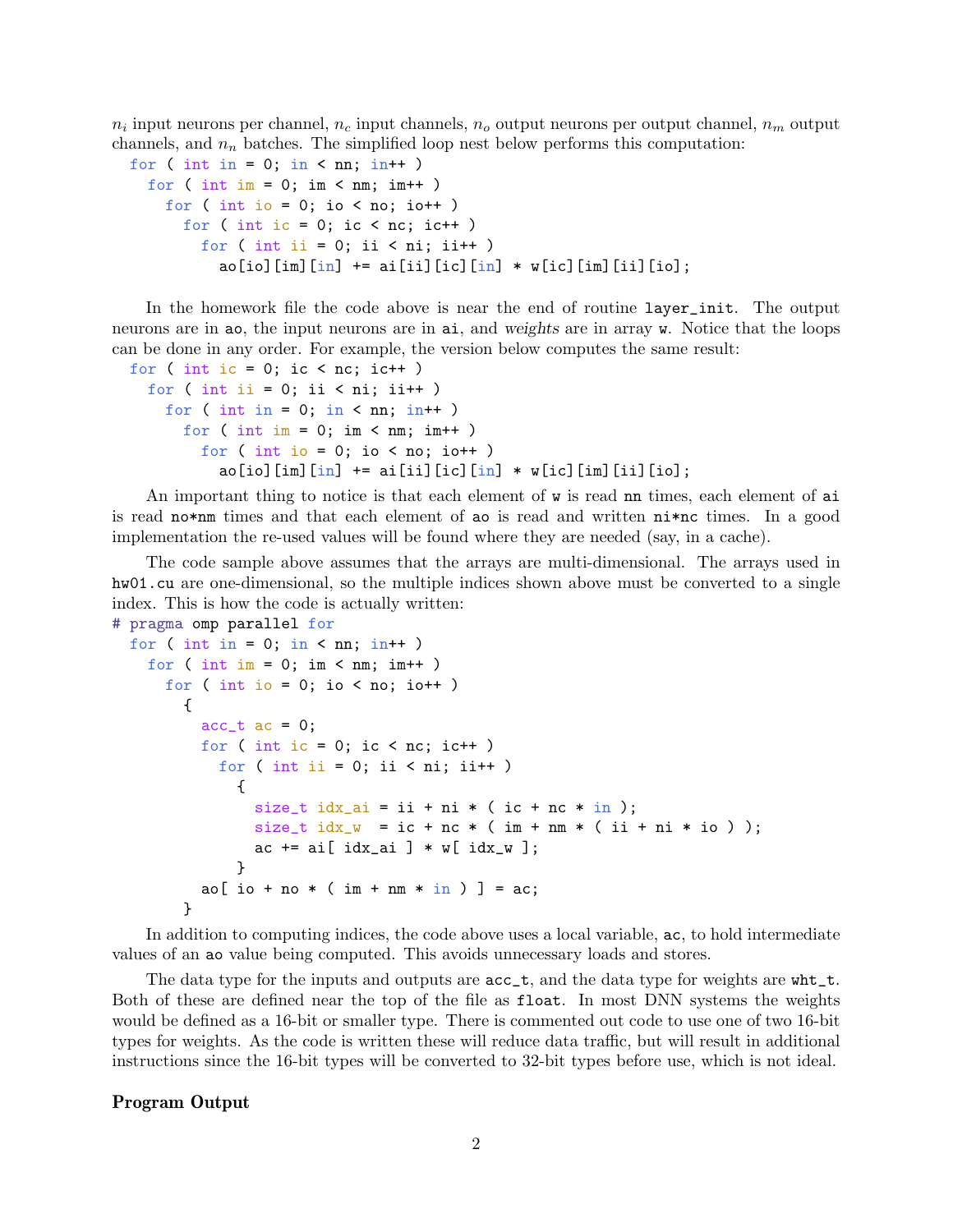Starting a run of  $hw01...$ 

[koppel@dmk-laptop hw01]\$ ./hw01

. . . produces the following output:

The first thing printed is information about each GPU connected to the system, followed by a line showing the chosen GPU:

GPU 0: GeForce RTX 2080 SUPER @ 1.81 GHz WITH 7982 MiB GLOBAL MEM GPU 0: L2: 4096 kiB MEM<->L2: 496.1 GB/s GPU 0: CC: 7.5 MP: 48 CC/MP: 64 DP/MP: 2 TH/BL: 1024 GPU 0: SHARED: 49152 B/BL 65536 B/MP CONST: 65536 B # REGS: 65536 GPU 0: PEAK: 5576 SP GFLOPS 174 DP GFLOPS COMP/COMM: 45.0 SP 2.8 DP Using GPU 0

Most lab computers have two GPUs, please pay attention to the GPU that is actually being used, GPU 0 above.

Most fields are self-explanatory. For example, L2 is the size of the level-2 cache and CC indicates that the device is of compute capability 7.5 (Turing). The MEM<->L2 field shows the offchip bandwidth. MP indicates the number of multiprocessors, also called streaming multiprocessors (SM's). CC/MP indicates the number of CUDA cores (single-precision functional units) per MP, DP/MP indicates the number of double-precision functional units per MP, and TH/BL is the maximum number of threads per block.

The amount of shared memory available is shown per block (B/BL) and per MP, this does not indicate whether any particular kernel is using that much shared memory or could use that much. The same line shows the amount of constant memory, and the number of registers available.

The next line, PEAK, shows FP operation bandwidth in which a fused multiply-add is counted as one operation. (Most of the rest of the world counts a multiply-add as two operations, but in this class it's one.) The COMP/COMM line gives the computation to communication ratio in floating-point operations per floating-point element transfers. (The information above was collected in part using the runtime library's cudaGetDeviceProperties function.)

Next, the program provides information on the network layers to be tested:

```
Layer shape 0: ni=no=28. nc=nm=20. nn=800.
  Number elts: activations 896000, weights 313600
  Weights size: 1225 kiB L2 cache units: 0.299
  Act size one batch : 4480 B L2 cache units: 0.001
  Act size all batches: 3584000 B L2 cache units: 0.854
Layer shape 1: ni=no=44. nc=nm=52. nn=800.
  Number elts: activations 3660800, weights 5234944
  Weights size: 20449 kiB L2 cache units: 4.992
  Act size one batch : 18304 B L2 cache units: 0.004
  Act size all batches: 14643200 B L2 cache units: 3.491
```
The layers used are specified in the constant array ls near the top of hw01.cu.

The program can either launch each kernel once, with a particular configuration (number of blocks and number of threads per block), or it can launch each kernel multiple times, each with a different block size.

When run without arguments or with a 0 as the second argument, such as ./hw01 0 0, the program, launches each kernel multiple times, starting with 4 warps per block, up to 32 warps per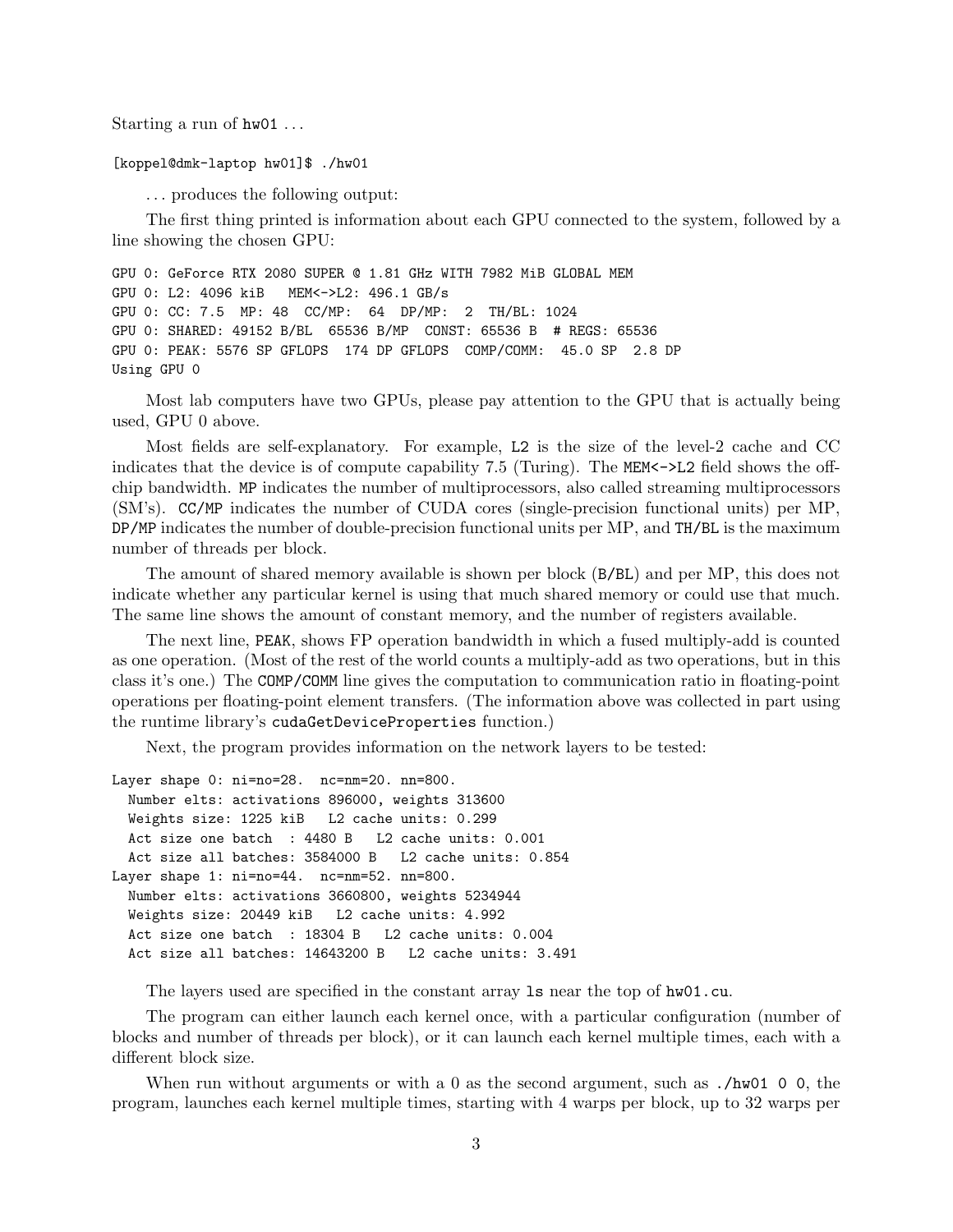block. Run time and other information will be shown for each launch. An excerpt for one kernel appears below:

```
Launching with 48 blocks of up to 32 warps.
Kernel (dnn_base<ls[0].nn,ls[0].nc,ls[0].ni>):
nn nc ni wp ac t/us FP \theta GB/s --- Utilization: ++Compute++ **Data** -----
800 20 28 1 1 5423 46 1 ++++
800 20 28 2 2 5411 46 1 ++++
800 20 28 3 3 5411 46 1 ++++
800 20 28 4 4 5413 46 1 ++++
800 20 28 8 8 5410 46 1 ++++
800 20 28 12 12 5422 46 1 ++++
800 20 28 16 16 5415 46 1 ++++
800 20 28 20 20 5409 46 1 ++++
800 20 28 24 24 5411 46 1 ++++
800 20 28 28 28 5408 46 1 ++++
800 20 28 32 32 5410 46 1 ++++
```
The first three columns show the dnn dimensions, where nn is the number of batches, nc is the number of input channels, and ni is the number of neurons in an input. For all the networks simulated the number of output neurons per channel is the same as the number of input neurons per channel, no=ni, and the number of output channels is the same as the number of input channels, nm=nc.

The wp column shows the number of warps per block that the kernel was launched with. The ac column shows the number of warps assigned to an MP (which is the product of the number of warps per block and the number of active blocks per MP). The number in the ac column is computed by an NVIDIA API using information about the kernel and the GPU. In the example above the wp and ac numbers are the same because the number of blocks is the same as the number of MPs and so there is no way to have more than one block per MP.

The  $t/\mu s$  column shows the measured execution time. The number under FP  $\Theta$  is the floating point throughput based on measured time and an ideal number of floating-point operations. The number under GB/s is the minimum off-chip bandwidth, computed by dividing the size of the input and output arrays by the measured execution time.

The stars in last column show data and compute bandwidth utilization. If the stars extend to the maximum length (shown by the hyphens to the right of Utilization in the column heading) then either compute or off-chip bandwidth is being saturated (fully utilized).

Note that this number is computed using measured time and an ideal amount of data crossing the chip boundary.

The compute utilization is based on an assumed number of floating point instructions. The number of floating point instructions, all multiply-adds, is assumed to be  $n_n n_i n_c n_o n_m$ . (Search for num\_ops\_fp in hw01.cu.) The number of load/store instructions is assumed to be  $n_n n_i n_c n_o n_m +$  $n_n n_o n_m n_i n_c + n_n n_o n_m$ . (Search for num\_ops\_1s in hw01.cu.)

The assumption about the number of floating point instructions should reflect the actual number. The number of load/store instructions is computed assuming that there will be one load instruction for each element used and that there is one store for each ao written. These reflect the way the initial code is written. The kernels can be written so that the number of load instructions is be lower.